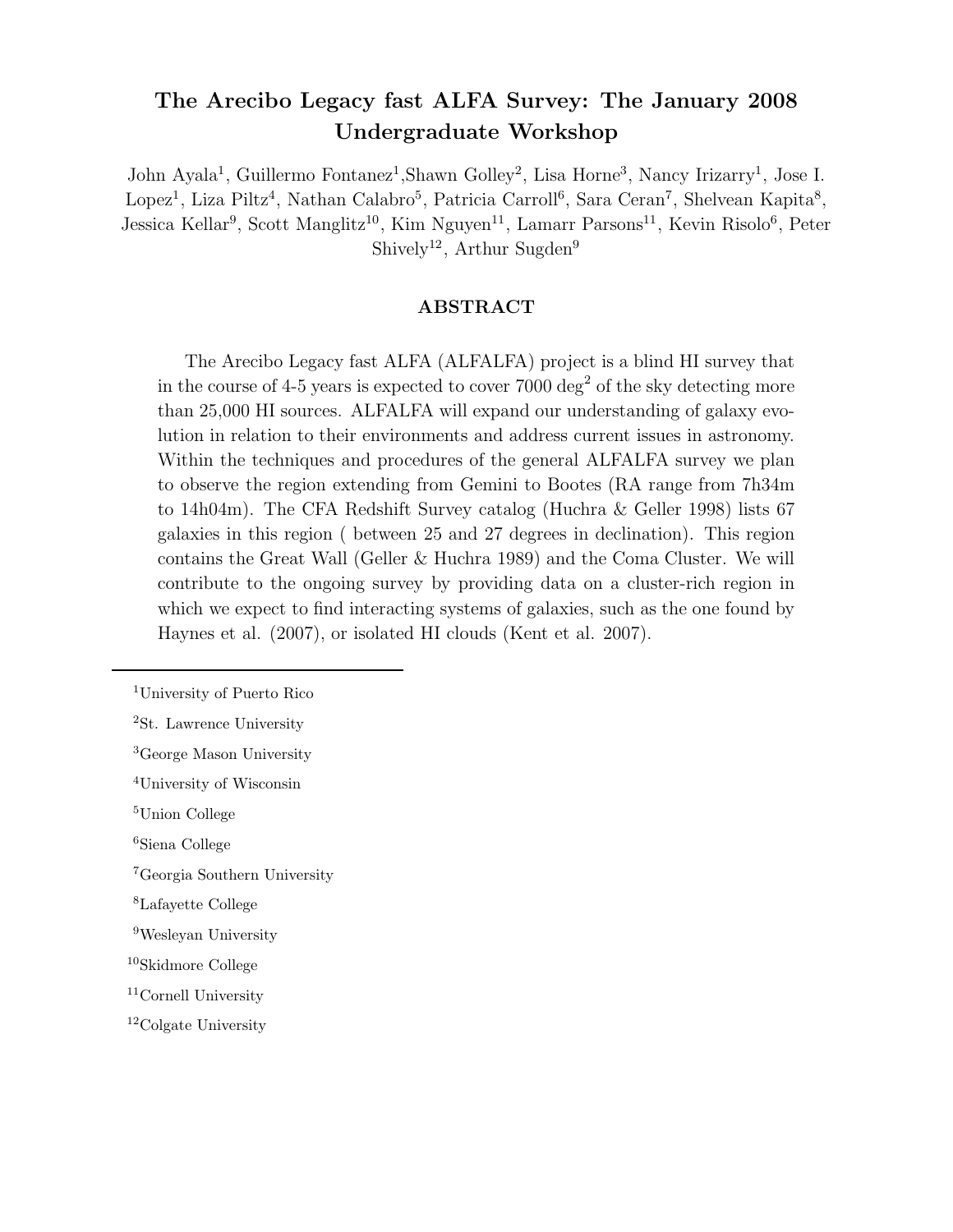#### 1. Introduction

The study of HI provides a significant amount of understanding about galaxy structure, content, as well as galaxy-galaxy interaction within groups and clusters. The ALFALFA survey aims to cover 7000 deg<sup>2</sup> of the sky out to a redshift of  $z \sim 0.06$ , between 0 and 36 degrees in declination and from 07h30m to16h30m and 22h00m to 03h00m in right ascension (Giovanelli et. al. 2005). As a blind survey, it is unbiased to bright or previously detected galaxies. The survey is expected to detect more than 25000 extragalactic HI line sources, providing HI redshifts, masses, and rotational widths. As opposed to previous large HI surveys (such as HIPASS and HIJASS), the larger Arecibo diameter and ALFALFA's 3.5' beam provide significant improvements in spatial resolution and sensitivity respectively; this allows for fewer followup synthesis observations to be needed in order to adequately map the HI structures and identify their optical counterparts.

A catalog for the Virgo cluster has been published by Giovanelli et. al. (2007). This catalog covers the Northern Virgo cluster region  $(11h44m < R.A < 14h00m$  and  $+12deg <$ DEC < 16<sup>°</sup>) and has detected 730 objects. The Anti-Virgo Region has been studied by Saintonge et. al.  $(2007)$ , who reported 488 objects over 135 degrees<sup>2</sup> within the region of the sky having  $22h < \alpha < 03h$  and  $+26° < \delta < +28°$ .

ALFALFA will also attempt to solve current issues in astronomy such as the missing satellite problem, i.e., the discrepancy between numerical simulations of cold dark matter (CDM), that predicts a higher number of dwarf satellite galaxies in the Local Group than the number observed (Kauffman et. al. 1993; Klypin et. al. 1999). The survey, by being unbiased to bright galaxies, also aims to provide a determination of the faint end of the HI mass function (HIMF).

In addition, ALFALFA will explore the evolution and dynamics of galaxies within local large scale structures such as the Virgo Cluster. By comparing regions of low, intermediate, and high galaxy density, we can obtain an increased understanding of the evolution of galaxies in relation to their environments and study galaxy-galaxy interactions. It will also allow for measurement of th HI diameter function, as well as searching for local HI tidal features.

This is the third undergraduate ALFALFA workshop which will allow students and their faculty mentors from 15 institutions the opportunity to operate the world's largest radiotelescope onsite. The amount of time assigned for this project (6 and a half hours) and the region that has been selected ( Zwicky fields 117 to 132) will provide ample research opportunities for the students.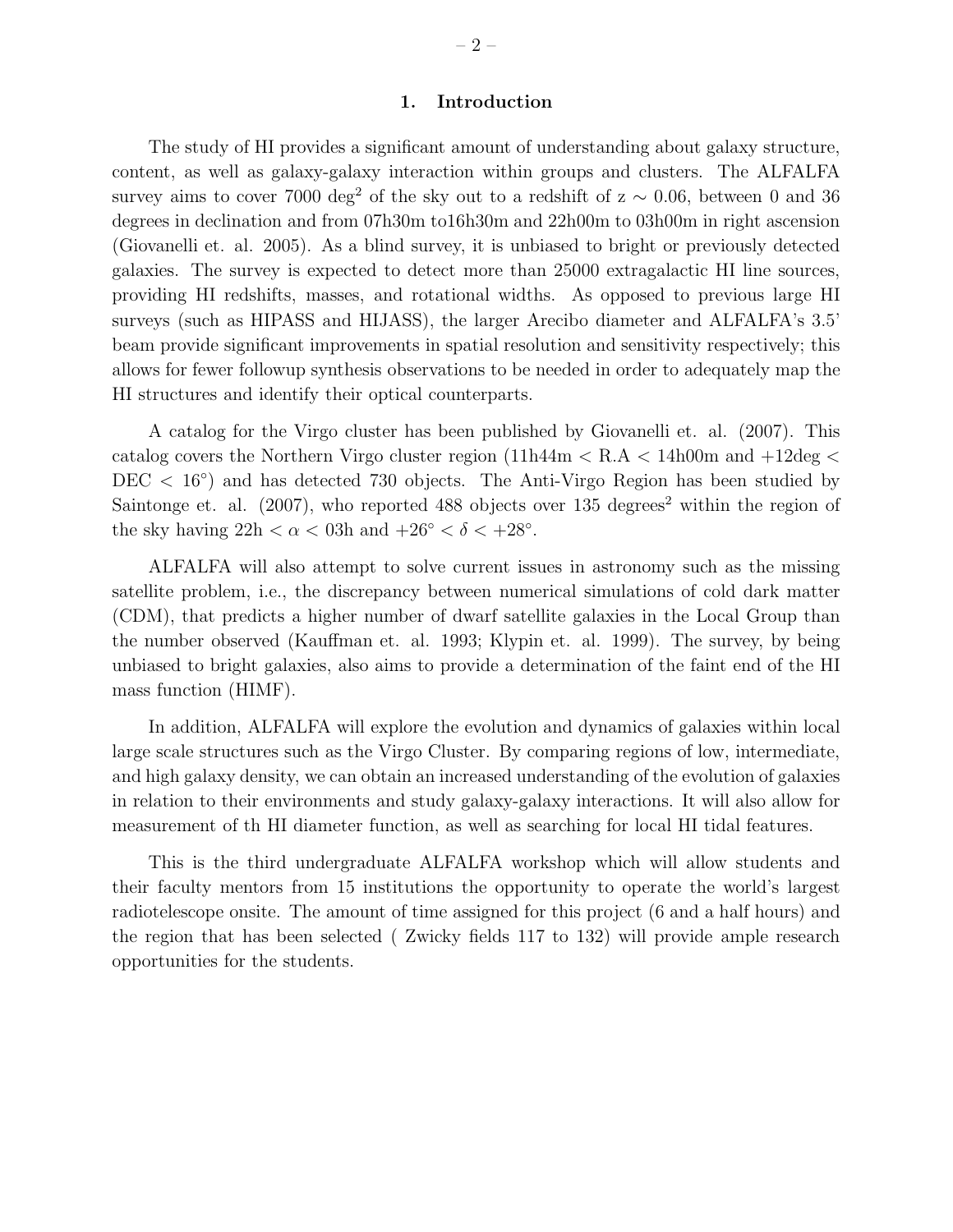### 2. Observations and Data Reduction

The observations are scheduled for January 14th between 00:30 and 07:00 AST, which corresponds to a Right Ascension range of 07h34m50s to 14h04m50s; our declination, chosen from the ALFALFA master drift list, is 26deg 1.5min (J2000). These observations will take place during the 2008 ALFALFA Undergraduate Workshop. Graduate students will aid the undergraduate students in the observation and data reduction process. The data will be reduced using current ALFALFA software and the same observation techniques will be employed. The student team will begin the data reduction process the following day during the undergraduate workshop.

The observations will be carried out in in Fixed-Azimuth Drift Mode, in which the telescope is pointed at a fixed declination as the sky drifts by. This follows the minimum intrusion principle (Giovanelli et al. 2005). By keeping the telescope fixed, the beam pattern is more easily retrieved and the data more easily reduced and of superior quality.

#### 3. Focus of Observations

Our scientific interests blend with those of ALFALFA because they contribute to the survey as well as preparing us for future research in astronomy by providing us with an increased understanding of galaxy evolution and dynamics in the local universe and the scientific resources and protocols associated with it. The drift we chose contains numerous objects with a variety of redshifts for us to potentially observe as is illustrated in Figure 1 and Figure 2. In particular, our strip will include a portion of the Coma Cluster. This cluster is at a distance of 90 Mpc and contains about 10,000 galaxies with a majority of ellipticals and S0's with velocities of ∼6,900 km/s. We will contribute to the ongoing survey by providing data on a cluster-rich region in which we expect to find interacting systems of galaxies, as found by Haynes et al. (2007), in the Virgo ALFALFA Survey or HI clouds (Kent et al. 2007).

Three particular systems within our region, CGCG 129018, CGCG 129016, and CGCG 129015, are suspected to be interacting due to their similar positions in the sky, distances from Earth, and heliocentric recessional velocities. (See Figure 3). CGCG 129018 and CGCG 12015 both have heliocentric recessional velocities of 4716 km/s and CGCG 129016 has a heliocentric recessional velocity of 4979 km/s. These galaxies make up a galaxy cluster known as NGC 4615.

Also, using Goldmine, we have created a list of 12 previously observed galaxies that exist in our strip. (See Table 1). Using the NASA Extragalactic Database (NED), we have created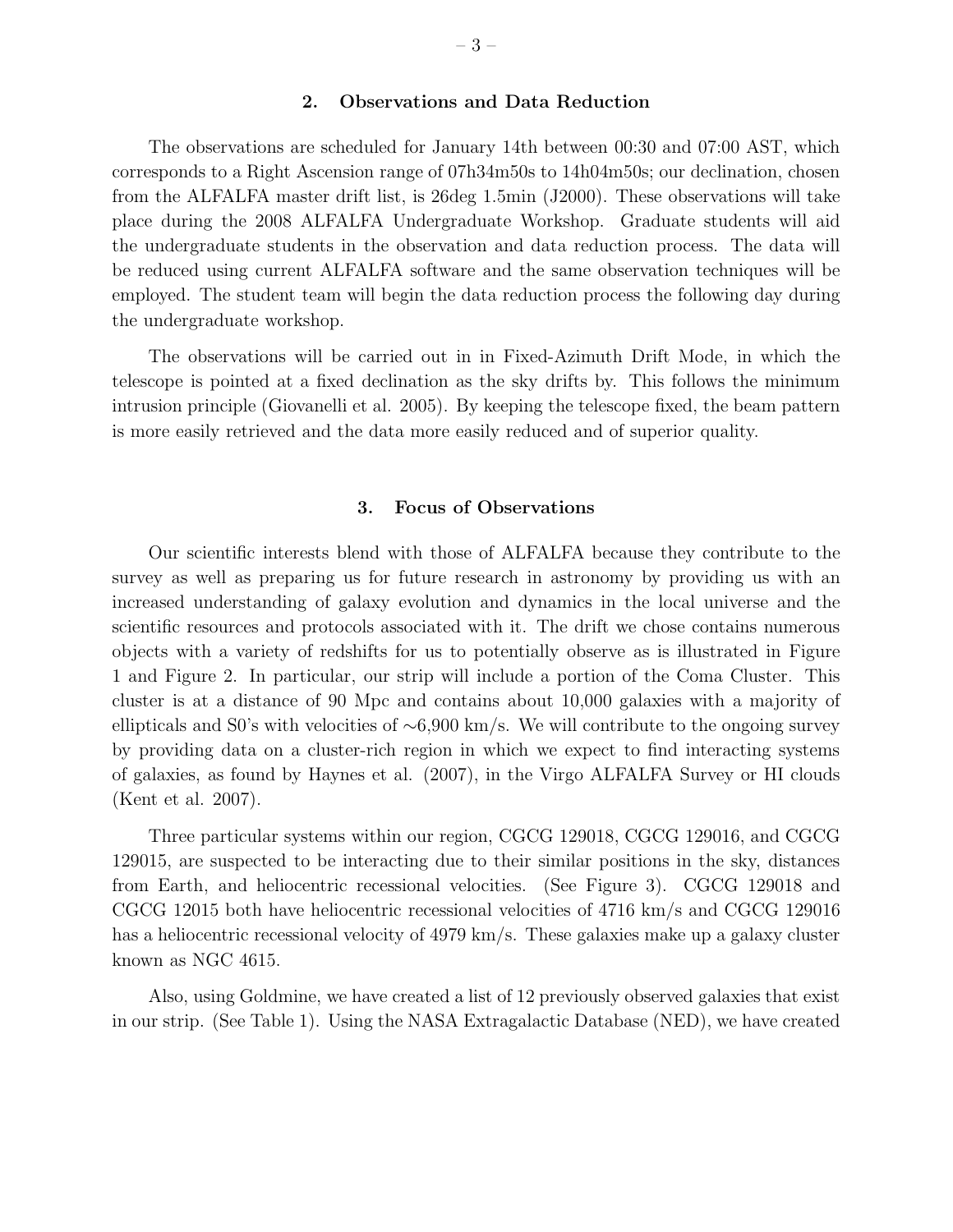

RA v. Dec for Galaxies from 7:34:50 to 14:04:50 +25:54:57 to +26:09:27

Fig. 1.— Galaxies in the region plotted as a function of RA and DEC.



Fig. 2.— Galaxies in the region plotted as a function of redshift.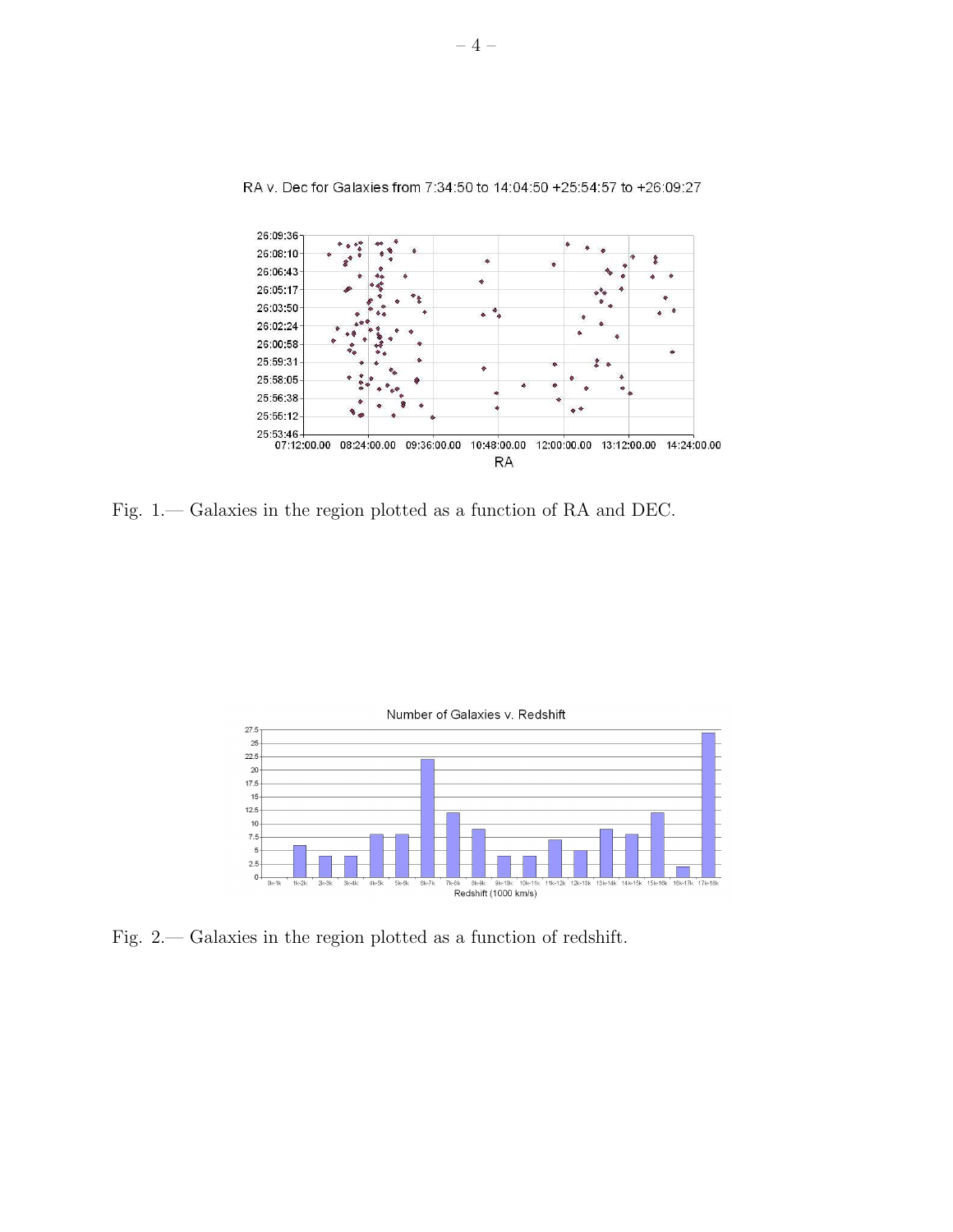a list of 10 galaxies within our strip that have measured redshifts. (See Table 2). In addition, searches within the Sloan Digital Sky Survey and the Center for Astrophysics Redshift Survey yielded 21 and 67 galaxy candidates respectively within the strip of observation.

## 4. References

Geller & Huchra 1989, Science 246, 897

Giovanelli, R., et. al. 2007, A.J., 133, 2569

Haynes, M. P., Giovanelli, R., &Kent, B. R. 2007 ApJ, 665, L19

Kent, B. R. et al. 2008, ApJL, in press

Saintonge, A. et al. 2008, AJ, in press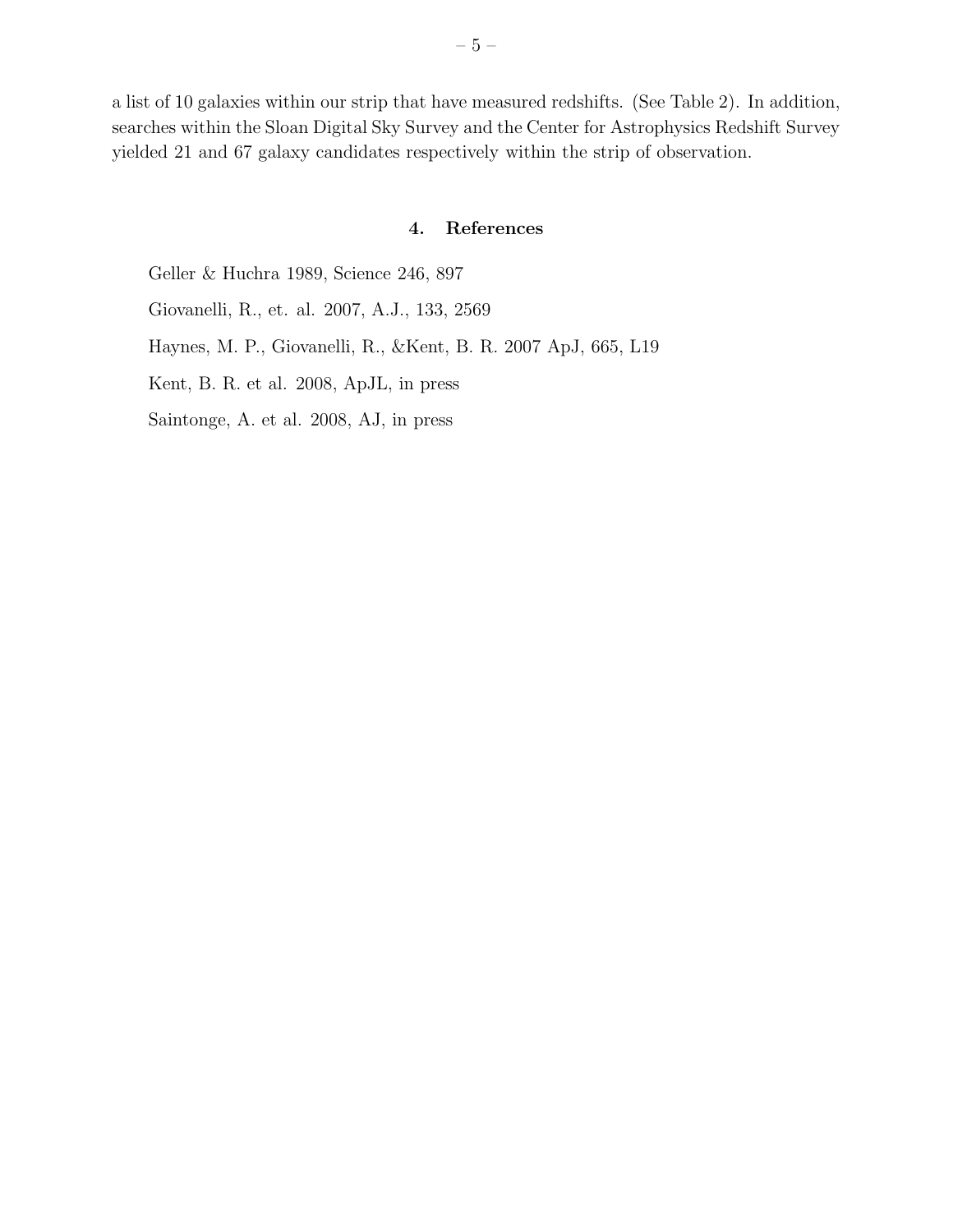

Fig. 3.— The regions around CGCG 129018 and CGCG 12015 which have similar enough recession velocities that they may be interacting.

| Name                                                                                                  | R A<br>J2000                                                                           | Dec<br>J2000                                                                                          |
|-------------------------------------------------------------------------------------------------------|----------------------------------------------------------------------------------------|-------------------------------------------------------------------------------------------------------|
| CGCG 127060<br>CGCG 127065<br>CGCG 128049<br>CGCG 128071<br>CGCG 128084                               | 11:49:18.72<br>11:50:20.16<br>12:10:34.71<br>12:17:48.61<br>12:22:10.04<br>12:25:04.64 | 26:07:14.70<br>25:57:41.50<br>25:55:40.60<br>26:01:48.50<br>26:03:07.20                               |
| CGCG 128087<br>CGCG 129010<br>CGCG 129015<br>CGCG 129016<br>CGCG 129018<br>CGCG 130004<br>CGCG 130006 | 12:36:20.72<br>12:41:31.32<br>12:41:29.67<br>12:41:37.43<br>13:03:48.49<br>13:05:15.95 | 25:57:28.80<br>25:59:16.20<br>26:02:31.50<br>26:05:17.90<br>26:04:20.60<br>26:05:22.50<br>25:57:27.20 |

| Table 1. Corresponding Galaxies found |  |
|---------------------------------------|--|
| in Goldmine Database                  |  |